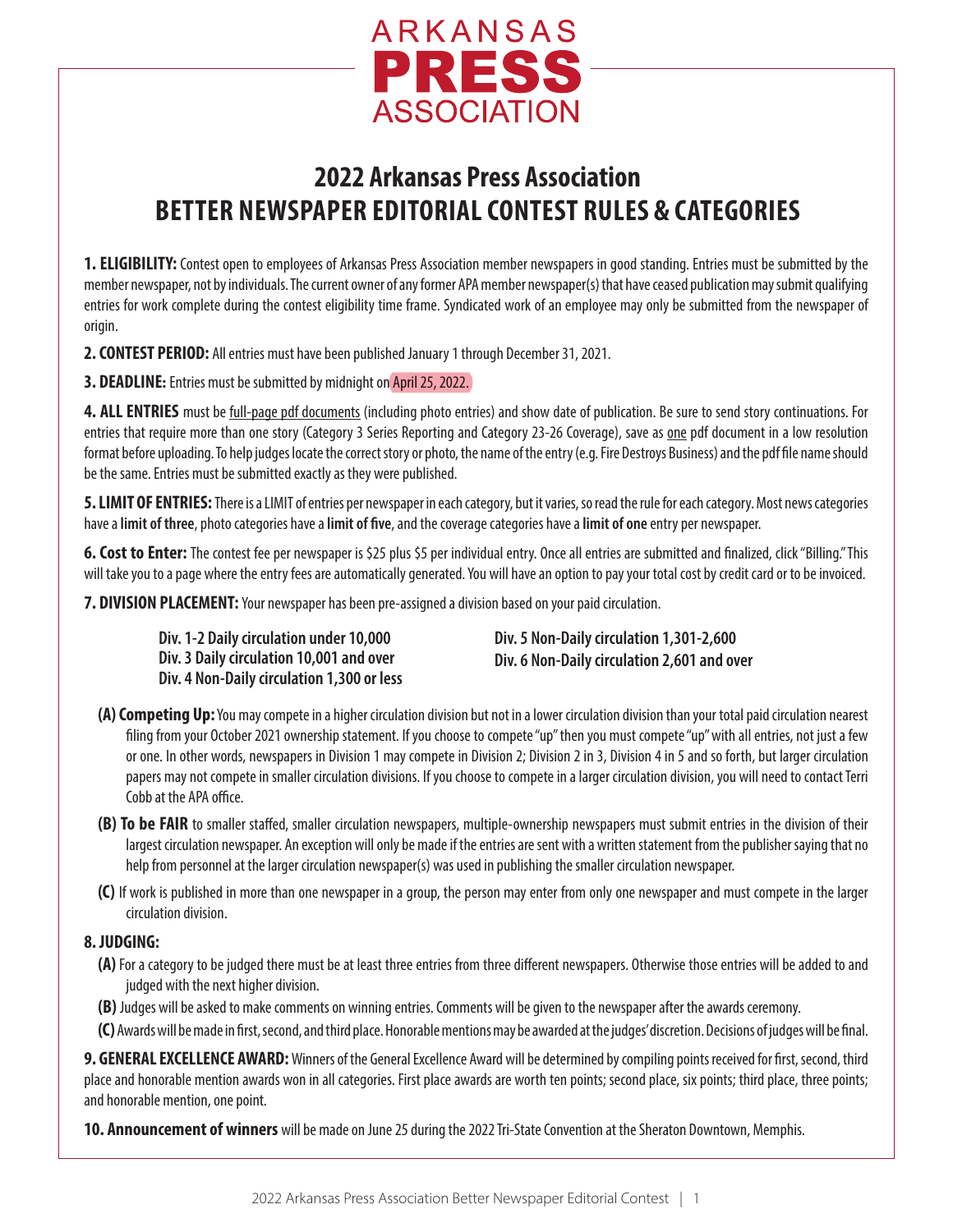

# **LOGIN, UPLOAD & SUBMISSION INSTRUCTIONS**

**Step 1** – Acquire your login information from APA. Contact Terri Cobb at Terri@arkansaspress.org.

**Step 2** – Login at www.newspapercontest.com/arkansas. You will see a page showing any entries you have already submitted. Complete rules for the contest are available on the website. Some browsers, such as Safari, will open the rules in a new window; others will require you to download the PDF file to your computer.

**Step 3 –** Click on the "Add New Entry" link.

**Step 4 –** On this page, select your newspaper name. A lot of information will autofill. If that information is incorrect, please contact APA. Your division will be selected for you based on your circulation. Fill in the preparer's name. (The preparer is the person uploading the entry into the online contest platform, not the staffer that will be credited for any award.)

**Step 5 –** Select the Newspaper Group from the drop-down menu for the contest you are entering. You must select Open, All Daily, All Weekly or Contests By Division.

**Step 6** – Select the contest category from the drop-down menu. When you select the category, special instructions will appear below it. If you don't see the category you're looking to enter, make sure you've selected the correct Newspaper Group (See Step 5). This field will clear each time you save an entry, so you must select a category for each new entry.

**Step 7 –** Enter the title/cutline for your entry. When uploading full-page PDF files, make sure the entry name matches the headline on the page so the judges can find it easily.

**Step 8** – Include the name of the person or people who should be credited for any award. This is generally the writer, photographer, graphic artist, cartoonist, etc.

**Step 9 –** Add your file or files. You can drag and drop files or use the "Add files" button to navigate your files.

**Step 10 – IMPORTANT:** When you have completed your submission, click the "Save" button. If you click the "Back to list" button, you will lose the entry you just completed. After clicking "Save," you will be directed back to the list of your entries.

**Step 11 –** To submit another entry, click "Add New Entry." As long as you have not logged out of the system, your newspaper name will still be in place and you can simply start at Step 5 again. You may log out and log back in later to continue adding entries. You will need to select your newspaper name each time you log in.

**Step 12 –** If you are done submitting entries, please review the list. You may not change an entry, but you may delete an entry and resubmit it. When done uploading all your entries, click the "Billing" button on the list page. This will take you to a page where the entry fees are generated. You may click the PayPal Link to pay by credit card or mail your payment to: APA Contest, 411 S. Victory St. Little Rock AR 72201. Once payment is made, we will mark your newspaper paid and complete.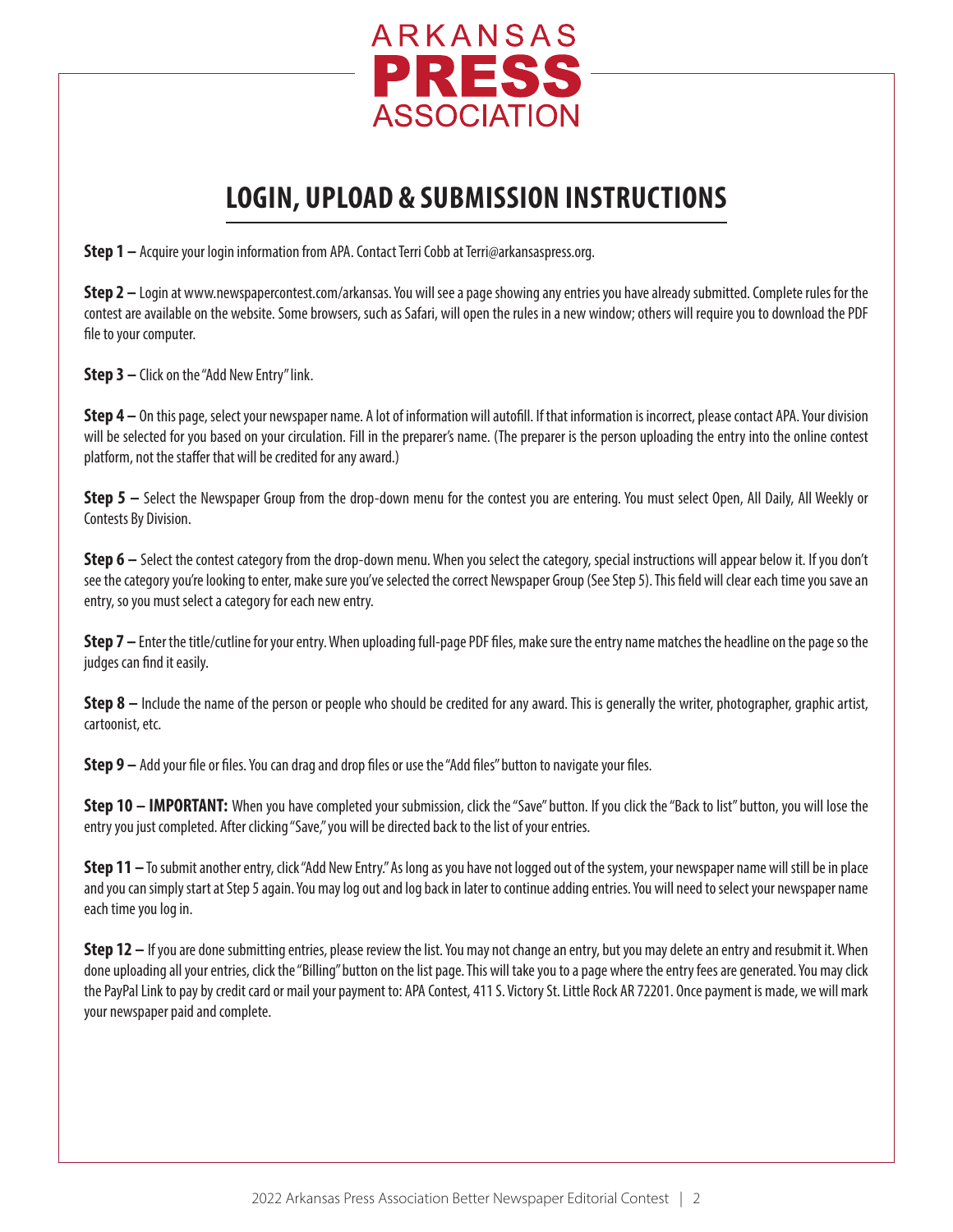

# **CATEGORIES**

#### **CATEGORY 1 — News Story**

For each entry, submit full-page document showing a single staff-written news story. Spot news and sidebar stories may be submitted. Judging will be based on community wide importance of event, timeliness, thoroughness of reporting, writing style and effectiveness of lead. **Limit 3 entries.**

#### **CATEGORY 2 — Feature Story**

For each entry, submit full-page document showing a single staff-written feature story. Judges will consider writing style, originality and general interest. Portrait pieces may be included. **Limit 3 entries.**

#### **CATEGORY 3 — Series Reporting**

For each entry, submit full-page documents showing all stories in a series on one single event or subject or news item. Minimum three (3) stories to qualify as a series. Judging will include depth of reporting, organization of material, writing style and reader interest. **Limit 3 entries.**

#### **CATEGORY 4 — Investigative Reporting**

For each entry, submit full-page documents showing all stories written during the investigation. This category covers stories uncovering the abuse of power, influence or money by government and business officials. Each entry should include a cover letter (1) explaining the problem, (2) the focus, scope and method of the investigation, and (3) the subsequent results and impact following publication of the stories. Save all documents into one pdf file. All winning entries will be forwarded to compete for the IF Stone Award. The IF Stone award includes a \$100 prize and plaque. **Limit 3 entries.**

#### **CATEGORY 5— Beat Reporter**

For each entry, submit a minimum of three (3) articles from a single reporter covering a specific beat (courts, sports, outdoors, city council, etc.) Newspapers may submit three entries from three reporters. **Limit 3 entries.**

#### **CATEGORY 6 — COVID Pandemic Beat Reporter**

For each entry, submit five (5) stories covering COVID Pandemic 2020. Newspaper may submit three (3) entries from three different reporters. **Limit 3 entries.**

#### **CATEGORY 7 — Sports News Story**

For each entry, submit full-page document. Judges will consider originality, style, writing and reader interest. (Enter sports features in Category 8.) **Limit 3 entries.**

#### **CATEGORY 8 — Sports Feature Story**

For each entry, submit full-page document. Judges will consider originality, style, writing and reader interest. (Enter sports news/game time stories in Category 7.) **Limit 3 entries.**

#### **CATEGORY 9 — Sports Column**

For each entry, submit full-page document. Columns on sports should be entered. Judging will include writing style, originality and reader impact. Columns must have bylines or standing headings and must be regularly published in your newspaper. **Limit 3 entries.**

#### **CATEGORY 10 — Editorial**

For each entry, submit full-page document. Must be original. Syndicated material is not eligible. Judging will be on local impact, reasoning, writing excellence and leadership shown by the editorial. An editorial represents the opinion of the newspaper. A column is NOT an editorial! **Limit 3 entries.**

#### **CATEGORY 11 — News/Political Column**

For each entry, submit full-page document. Only columns on news issues or politics should be entered. Judging will include writing style, originality and reader impact. Columns must have bylines or standing headings and must be regularly published in your newspaper. **Limit 3 entries.**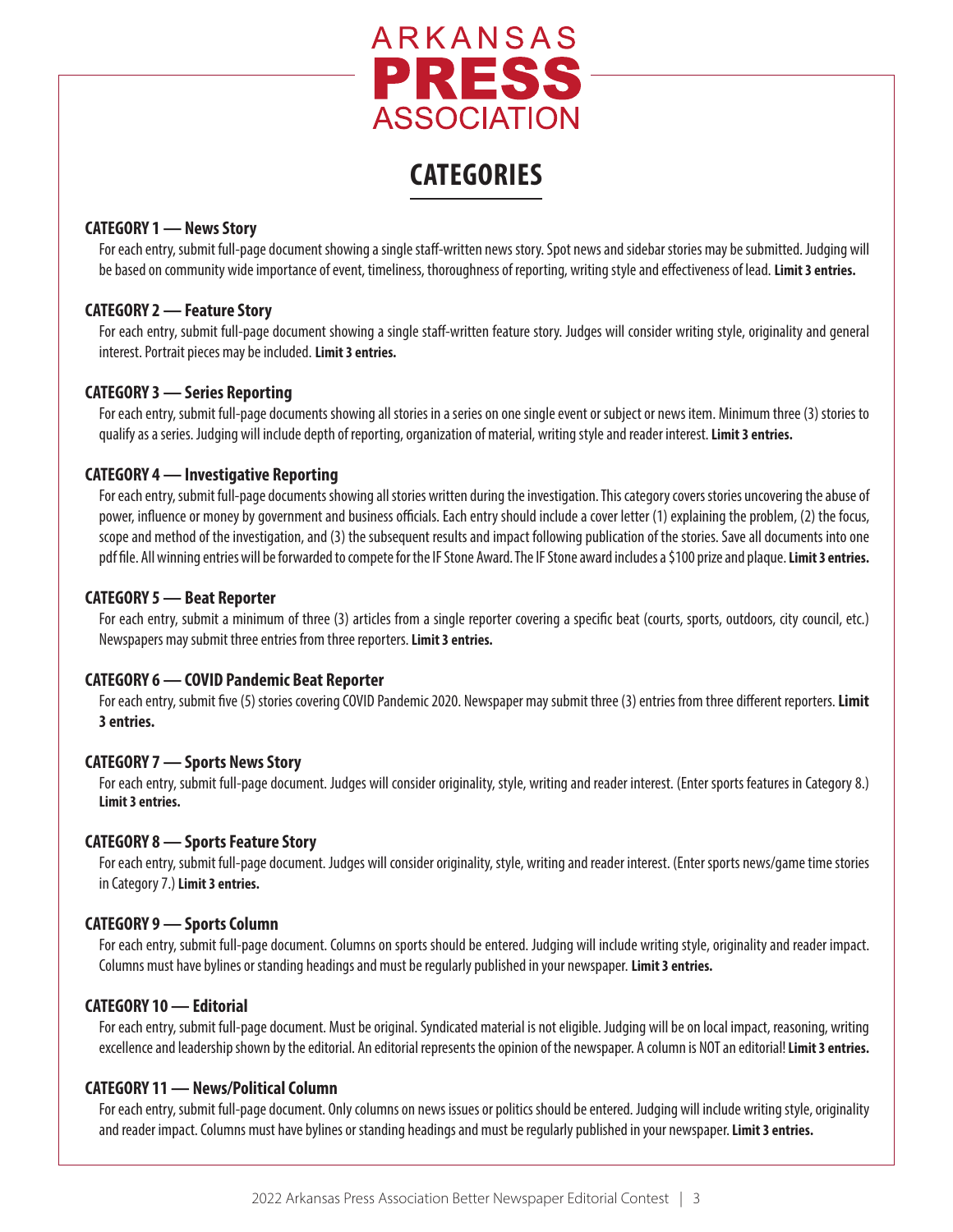

#### **CATEGORY 12 — General Interest Column**

For each entry, submit full-page document. Columns on general interest, people or "slice of life" should be entered. Judging will include writing style, originality and reader impact. Columns must have bylines or standing headings and must be regularly published in your newspaper. **Limit 3 entries.**

#### **CATEGORY 13 — Humorous Column**

For each entry, submit full-page document. Column should be humorous in nature. Judging will include writing style, originality and reader impact. Columns must have bylines or standing headings and must be regularly published in your newspaper. **Limit 3 entries.**

#### **CATEGORY 14 — Freelancer Recognition**

The intent of this category is to recognize Arkansas freelance writers and non-syndicated writers. If a story is published in more than one paper, it should be entered in the largest circulation paper. For each entry, submit full-page document. Judges will consider writing style, originality and general reader interest. **Limit 3 entries.**

#### **CATEGORY 15 — Headline Writing**

For each entry, submit full-page document. Headlines over photos can be submitted. Judges will consider originality, creativity (graphic presentation), appropriateness (how well it relates to the story or photo), clever use of words, impact, attention-getting quality and humor. To help judges locate the entry, the headline and document title should have the same name. **Limit 5 entries.**

### **PHOTOGRAPHY**

For each entry, submit full-page PDF. Computer created and composite photos may not be entered. Photos may be black and white or color.

#### **CATEGORY 16 — Single News Photograph**

Name of photographer must be given. Judging will include timeliness, impact and technical quality. Clearly name the photo to be judged. **Limit 5 entries.**

#### **CATEGORY 17 — Single Feature Photograph**

No sports photos. See category 18. Name of photographer must be given. Portrait photo may be included in this category. Judges will consider photographic excellence, reader appeal and technical quality. Clearly name the photo to be judged. **Limit 5 entries.**

#### **CATEGORY 18 — Single Sports Action Photograph**

Name of photographer must be given on entry form. Clearly name the single ACTION photo to be judged. Judges will consider action, newsworthiness and quality. (Sports feature photos should be entered in Category 18.) **Limit 5 entries.**

#### **CATEGORY 19 — Single Sports Feature Photograph**

Name of photographer must be given on entry form. Clearly name the photo to be judged. Judges will consider photographic excellence, reader appeal and technical quality. **Limit 5 entries.**

#### **CATEGORY 20 — Picture Page/Photo Essay**

Each entry consists of one full-page document. This is a contest for one best picture page OR photo essay. It may be produced by one person or a team. Judges will consider photo quality, layout, art work, reproduction, originality and text material. **Limit 3 entries.**